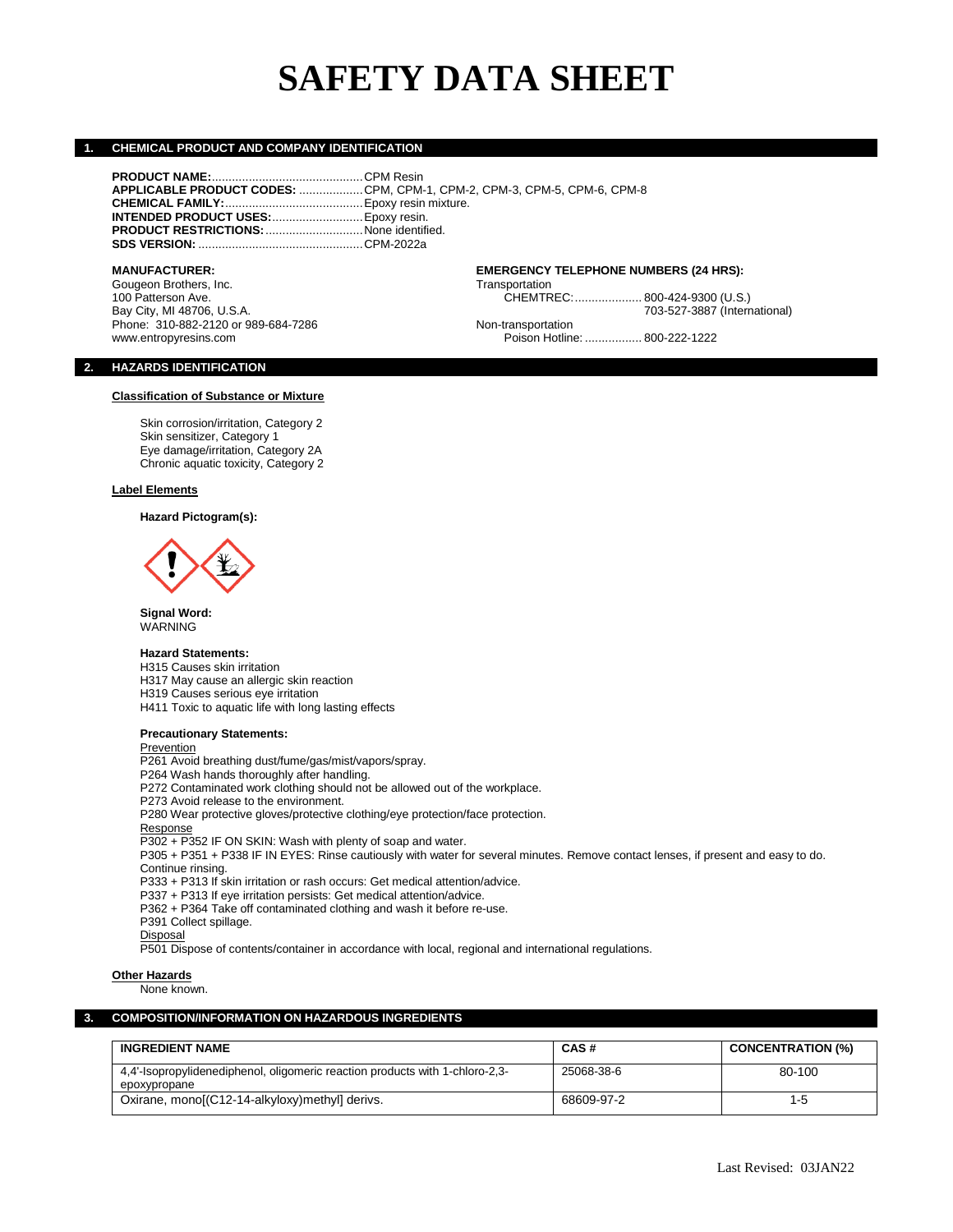| Ethyl alcohol<br>.  | $64 -$<br>47E<br>7∹ | ◡<br>$\sim$ |
|---------------------|---------------------|-------------|
| ' alcohol<br>Benzyl | 100-51-6            | . .<br>◡    |

The exact chemical identity and/or exact percentage (concentration) of each ingredient may be held as a trade secret. Any ingredient not disclosed may have been determined not to pose a hazard, or may only be present in concentrations that do not require disclosure. Refer to Section 15 for any additional information regarding a CBI claim.

#### **4. FIRST AID MEASURES**

**FIRST AID FOR EYES**........................................................................ SYMPTOMS: Causes serious irritation and redness. RESPONSE: Flush immediately with water for at least 15 minutes. Remove contact lenses if present and easy to do. Consult a physician as precautionary measure.

**FIRST AID FOR SKIN**......................................................................... SYMPTOMS: Causes skin irritation. May cause allergic skin reaction and sensitization. RESPONSE: Remove contaminated clothing. Wipe excess from skin. Apply waterless skin cleaner and then wash with soap and water. Consult a physician if effects occur.

**FIRST AID FOR INHALATION**............................................................ SYMPTOMS: Not a likely route of exposure under normal conditions of use. RESPONSE: Remove to fresh air if respiratory irritation occurs and keep comfortable for breathing.

**FIRST AID FOR INGESTION**.............................................................. SYMPTOMS: No acute adverse health effects expected from amounts ingested under normal conditions of use. RESPONSE: Seek medical attention if a significant amount is ingested.

#### **5. FIRE FIGHTING MEASURES**

**EXTINGUISHING MEDIA:** .................................................................. SUITABLE: Foam, carbon dioxide (CO2), dry chemical. NON-SUITABLE: Direct water stream.

**FIRE AND EXPLOSION HAZARDS:** .................................................. During a fire, smoke may contain the original materials in addition to combustion products of varying composition which may be toxic and/or irritating. Combustion products may include, but are not limited to: phenolics, carbon monoxide, and carbon dioxide.

**SPECIAL FIRE FIGHTING PROCEDURES:** ....................................... Wear a self-contained breathing apparatus and complete full-body personal protective equipment. Closed containers may rupture (due to buildup of pressure) when exposed to extreme heat.

#### **6. ACCIDENTAL RELEASE MEASURES**

**EMERGENCY PROCEDURES:** .......................................................... Keep unnecessary and unprotected personnel from entering area. Use appropriate safety and personal protective equipment as indicated in Section 8.

**MITIGATION AND CLEAN UP PROCEDURES:**................................. Stop leak without additional risk. Isolate area. Dike and absorb with inert material (*e.g.*, sand) and collect in a suitable, closed container. Warm, soapy water or non-flammable, safe solvent may be used to clean residual.

**ENVIRONMENTAL PRECAUTIONS:**.................................................. Prevent from entering into soil, ditches, sewers, waterways and groundwater. See Section 12 for environmental impact information.

#### **7. HANDLING AND STORAGE**

**STORAGE TEMPERATURE (min./max.):** .......................................... 40°F (4°C) / 120°F (49°C)

**STORAGE:**......................................................................................... Store in cool, dry place. Store in tightly sealed containers to prevent moisture absorption and loss of volatiles. Excessive heat over long periods of time will degrade the resin.

**HANDLING PRECAUTIONS:** ............................................................. Avoid all skin and eye contact. Wash thoroughly after handling. Launder contaminated clothing before reuse. Avoid inhalation of vapors from heated product. Precautionary steps should be taken when curing product in large quantities. When mixed with epoxy curing agents this product causes an exothermic, which in large masses, can produce enough heat to damage or ignite surrounding materials and emit fumes and vapors that vary widely in composition and toxicity.

#### **8. EXPOSURE CONTROLS/PERSONAL PROTECTION**

**ENGINEERING CONTROLS:** ............................................................. Use with adequate general ventilation and/or local ventilation to keep exposures below established limits.

**EYE PROTECTION GUIDELINES:** ..................................................... Safety glasses with side shields or chemical splash goggles.

# **SKIN PROTECTION GUIDELINES:**.................................................... Wear liquid-proof, chemical resistant gloves (nitrile-butyl rubber, neoprene,

butyl rubber or natural rubber) and full body-covering clothing.

**RESPIRATORY PROTECTION GUIDELINES:**................................... When ventilation cannot be made adequate enough to keep exposures below established limits, use a NIOSH approved respirator with an organic vapor cartridge, or organic vapor cartridge + P100 particulate filter, depending on specific workplace conditions. Consult with your respirator and cartridge supplier to ensure proper selection of respirator and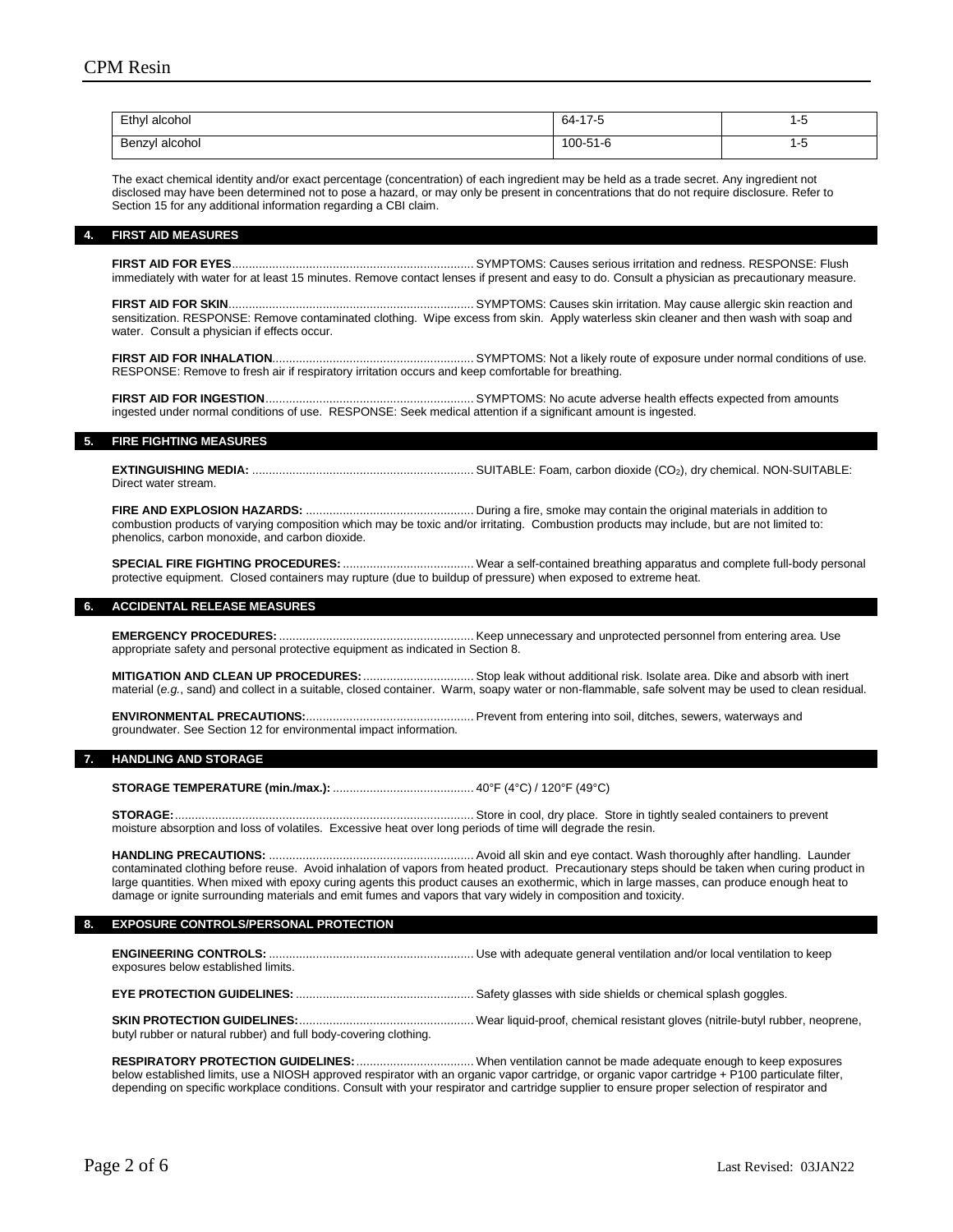cartridge based on ingredients listed in Section 3 and specific workplace conditions. Use and select a respirator according the guidelines established in OSHA 1910.134 or other applicable respiratory protection standard.

**ADDITIONAL PROTECTIVE MEASURES:**......................................... Practice good caution and personal cleanliness to avoid skin and eye contact. Avoid skin contact when removing gloves and other protective equipment. Wash thoroughly after handling. Generally speaking, working cleanly and following basic precautionary measures will greatly minimize the potential for harmful exposure to this product under normal use conditions.

**OCCUPATIONAL EXPOSURE LIMITS:** ............................................. Exposure limits may not be established for this product as a whole. For established exposure limits of specific ingredients in this product, or other available exposure limit information, refer to the table below.

| <b>Ingredient Name</b>                                            | CAS#           | <b>Exposure Limit Information</b>                                                                                                                                                                                                                                               |
|-------------------------------------------------------------------|----------------|---------------------------------------------------------------------------------------------------------------------------------------------------------------------------------------------------------------------------------------------------------------------------------|
| 4,4'-Isopropylidenediphenol, oligomeric reaction products with 1- | 25068-38-6     | No data available.                                                                                                                                                                                                                                                              |
| chloro-2,3-epoxypropane                                           |                |                                                                                                                                                                                                                                                                                 |
| Oxirane, monol(C12-14-alkyloxy) methyll derivs.                   | 68609-97-2     | No data available.                                                                                                                                                                                                                                                              |
| Ethyl alcohol                                                     | 64-17-5        | 1000 ppm TWA (USA-ACGIH)                                                                                                                                                                                                                                                        |
|                                                                   |                | Upper Respiratory Tract Irritation<br>Confirmed animal carcinogen with unknown<br>relevance to humans.<br>1000 ppm; 1900 mg/m3 TWA - USA OSHA<br>Table Z-1 Limits for air contaminants -<br>1910.1000.<br>1000 ppm; 1900 mg/m3 TWA - NIOSH REL<br>1000 ppm STEL - USA ACGIH TLV |
| Benzyl alcohol                                                    | $100 - 51 - 6$ | 10 ppm (AIHA-WEEL)                                                                                                                                                                                                                                                              |

#### **9. PHYSICAL AND CHEMICAL PROPERTIES**

| PARTITION COEFFICIENT, n-OCTANOL/WATER (log Pow) No data available                                                                 |  |
|------------------------------------------------------------------------------------------------------------------------------------|--|
|                                                                                                                                    |  |
|                                                                                                                                    |  |
|                                                                                                                                    |  |
| epoxy resin and hardener. Refer to the hardener SDS for information about the total volatile content of the resin/hardener system. |  |

#### **10. STABILITY AND REACTIVITY**

**STABILITY:**........................................................................................ Product is stable at normal temperatures and pressures.

**REACTIVITY/HAZARDOUS REACTIONS:**......................................... Product will not react by itself. A mass of more than one pound of product plus an aliphatic amine will cause irreversible polymerization with significant heat buildup. Strong acids, bases, amines and mercaptans can cause polymerization.

**INCOMPATIBILITIES:** ........................................................................ Strong acids, bases, peroxides, alkali metals, amines and mercaptans can cause polymerization. External heating or self-heating could result in rapid temperature increase and pressure build up. If such a condition were to occur in a drum, the drum could expand and rupture violently.

**CONDITIONS TO AVOID:** .................................................................. Avoid excessive heat.

**DECOMPOSITION PRODUCTS:**........................................................ Carbon monoxide, carbon dioxide and phenolics may be produced during uncontrolled exothermic reactions or when otherwise heated to decomposition.

**11. TOXICOLOGICAL AND HAZARD ENDPOINT INFORMATION**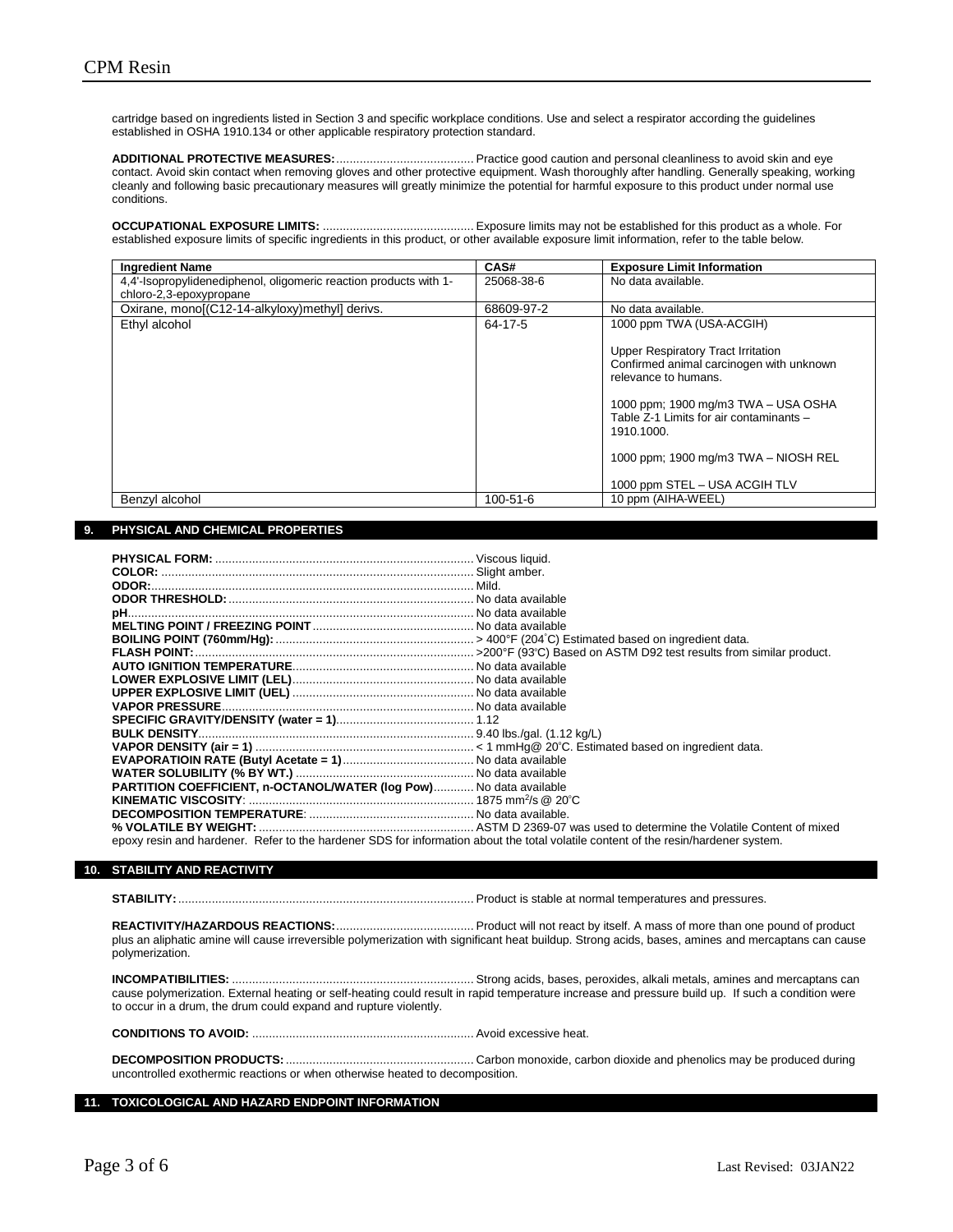| <b>Component Name</b>                                                                                                                                                                | CAS#           | $LD_{50}$ Oral    | LD <sub>50</sub> Dermal | $LC_{50}$ Inhalation |
|--------------------------------------------------------------------------------------------------------------------------------------------------------------------------------------|----------------|-------------------|-------------------------|----------------------|
| 4,4'-Isopropylidenediphenol, oligomeric reaction                                                                                                                                     | 25068-38-6     | >15,000 mg/kg     | >23,000 mg/kg           | No data              |
| products with 1-chloro-2,3-epoxypropane                                                                                                                                              |                | (rat)             | (rabbit)                |                      |
| Oxirane, mono[(C12-14-alkyloxy)methyl] derivs.                                                                                                                                       | 68609-97-2     | 17000 mg/kg (rat) | No data                 | No data              |
| Ethyl alcohol                                                                                                                                                                        | 64-17-5        | 10,470 mg/kg      | 30,000 mg/L; 4h         | 15,800 mg/kg         |
| Benzyl alcohol                                                                                                                                                                       | $100 - 51 - 6$ | 1620 mg/kg        | No data                 | $>4.18$ mg/l;        |
|                                                                                                                                                                                      |                |                   |                         | 4h aerosol           |
|                                                                                                                                                                                      |                |                   |                         |                      |
|                                                                                                                                                                                      |                |                   |                         |                      |
| based on acute toxicity estimation methods using ingredient data.                                                                                                                    |                |                   |                         |                      |
| toxicity criteria.                                                                                                                                                                   |                |                   |                         |                      |
|                                                                                                                                                                                      |                |                   |                         |                      |
| dermal toxicity criteria.                                                                                                                                                            |                |                   |                         |                      |
|                                                                                                                                                                                      |                |                   |                         |                      |
| toxicity criteria. If product is heated, vapors generated can cause headache, nausea, dizziness and possible respiratory irritation if inhaled in high                               |                |                   |                         |                      |
| concentrations.                                                                                                                                                                      |                |                   |                         |                      |
|                                                                                                                                                                                      |                |                   |                         |                      |
|                                                                                                                                                                                      |                |                   |                         |                      |
|                                                                                                                                                                                      |                |                   |                         |                      |
|                                                                                                                                                                                      |                |                   |                         |                      |
| respiratory sensitizer. Repeated exposure to high vapor concentrations may cause irritation of pre-existing lung allergies and increase                                              |                |                   |                         |                      |
| the chance of developing allergy symptoms to this product.                                                                                                                           |                |                   |                         |                      |
|                                                                                                                                                                                      |                |                   |                         |                      |
|                                                                                                                                                                                      |                |                   |                         |                      |
|                                                                                                                                                                                      |                |                   |                         |                      |
| Diglycidyl ether bisphenol-A, in animal studies, has been shown not to interfere with reproduction. Diglycidyl ether bisphenol-A did not cause birth                                 |                |                   |                         |                      |
| defects or other adverse effects on the fetus when pregnant rabbits were exposed by skin contact, the most likely route of exposure, or when                                         |                |                   |                         |                      |
| pregnant rats or rabbits were exposed orally.                                                                                                                                        |                |                   |                         |                      |
|                                                                                                                                                                                      |                |                   |                         |                      |
| mutagenicity.                                                                                                                                                                        |                |                   |                         |                      |
|                                                                                                                                                                                      |                |                   |                         |                      |
| Diglycidyl ether bisphenol-A in animal mutagenicity studies were negative. In vitro mutagenicity tests were negative in some cases and positive in                                   |                |                   |                         |                      |
| others.                                                                                                                                                                              |                |                   |                         |                      |
|                                                                                                                                                                                      |                |                   |                         |                      |
| carcinogenicity.                                                                                                                                                                     |                |                   |                         |                      |
|                                                                                                                                                                                      |                |                   |                         |                      |
| Many studies have been conducted to assess the potential carcinogenicity of diglycidyl ether of bisphenol-A. Although some weak evidence of                                          |                |                   |                         |                      |
| carcinogenicity has been reported in animals, when all of the data are considered, the weight of evidence does not show that Diglycidyl ether                                        |                |                   |                         |                      |
| bisphenol-A is carcinogenic. Indeed, the most recent review of the available data by the International Agency for Research on Cancer (IARC) has                                      |                |                   |                         |                      |
| concluded that Diglycidyl ether bisphenol-A is not classified as a carcinogen.                                                                                                       |                |                   |                         |                      |
| Epichlorohydrin, an impurity in this product (<5 ppm) has been reported to produce cancer in laboratory animals and to produce mutagenic                                             |                |                   |                         |                      |
| changes in bacteria and cultured human cells. It has been established by the International Agency for Research on Cancer (IARC) as a probable                                        |                |                   |                         |                      |
| human carcinogen (Group 2A) based on the following conclusions: human evidence - inadequate; animal evidence - sufficient. It has been                                               |                |                   |                         |                      |
| classified as an anticipated human carcinogen by the National Toxicology Program (NTP). Note: It is unlikely that normal use of this product                                         |                |                   |                         |                      |
| would result in measurable exposure concentrations to this substance.                                                                                                                |                |                   |                         |                      |
|                                                                                                                                                                                      |                |                   |                         |                      |
| Ethyl alcohol, present in this product at 1%, is classified as an equivocal tumorgenic agent by RTECS, mouse, oral. Liver – tumors; blood<br>lymphomas, including Hodgkin's disease. |                |                   |                         |                      |
|                                                                                                                                                                                      |                |                   |                         |                      |
| SPECIFIC TARGET ORGAN TOXICITY (Single Exposure): Not classified. Based on available data does not meet STOT SE criteria.                                                            |                |                   |                         |                      |
| SPECIFIC TARGET ORGAN TOXICITY (Repeated Exposure):  Not classified. Based on available data does not meet STOT RE criteria.                                                         |                |                   |                         |                      |
|                                                                                                                                                                                      |                |                   |                         |                      |
|                                                                                                                                                                                      |                |                   |                         |                      |
| toxicity criteria.                                                                                                                                                                   |                |                   |                         |                      |
|                                                                                                                                                                                      |                |                   |                         |                      |
|                                                                                                                                                                                      |                |                   |                         |                      |
|                                                                                                                                                                                      |                |                   |                         |                      |
| <b>ECOLOGICAL INFORMATION</b>                                                                                                                                                        |                |                   |                         |                      |
|                                                                                                                                                                                      |                |                   |                         |                      |
|                                                                                                                                                                                      |                |                   |                         |                      |
|                                                                                                                                                                                      |                |                   |                         |                      |
| Estimate: Based on available data does not meet acute aquatic toxicity criteria.<br>Estimate: Aquatic Chronic Category 2.                                                            |                |                   |                         |                      |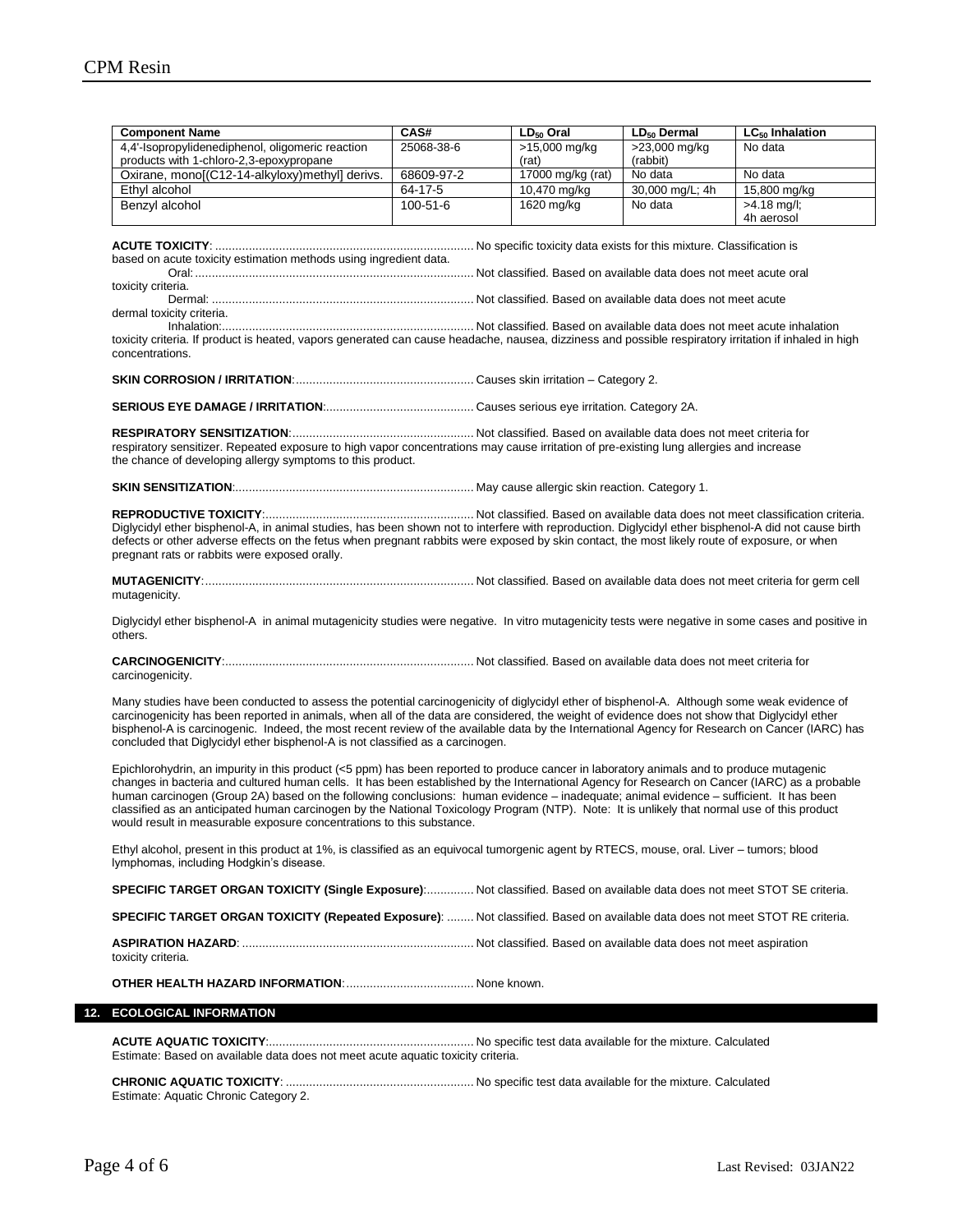#### **PERSISTANCE AND BIODEGRADABILITY**: ..................................... No specific test data available for the mixture.

**MOBILITY IN SOIL**: ............................................................................ No specific test data available for the mixture.

**ADDITIONAL ECOTOXICITY INFORMATION**:................................... In the liquid, uncured state, this product may be harmful to aquatic life long lasting effects. Prevent release to the environment, sewers and natural waters.

| Ingredient                                                                                   | CAS#           | <b>Ecotoxicity Classification</b><br>Information |
|----------------------------------------------------------------------------------------------|----------------|--------------------------------------------------|
| 4,4'-Isopropylidenediphenol, oligomeric reaction products with 1-chloro-<br>2,3-epoxypropane | 25068-38-6     | Aquatic Chronic Cat. 2                           |
| Oxirane, monol(C12-14-alkyloxy) methyll derivs.                                              | 68609-97-2     | Not Classified                                   |
| Ethyl alcohol                                                                                | 64-17-5        | Not Classified                                   |
| Benzvl alcohol                                                                               | $100 - 51 - 6$ | Not Classified                                   |

# **13. DISPOSAL CONSIDERATIONS**

**WASTE DISPOSAL METHOD:**........................................................... Evaluation of this product using RCRA criteria shows that it is not a hazardous waste, either by listing or characteristics, in its purchased form. It is the responsibility of the user to determine proper disposal methods.

Incinerate, recycle (fuel blending) or reclaim may be preferred methods when conducted in accordance with federal, state and local regulations.

#### **14. TRANSPORTATION INFORMATION**

| 00 DU L |  |
|---------|--|
|         |  |
|         |  |
|         |  |
|         |  |
|         |  |
|         |  |

# **CANADA TDG**

# **ICAO/IATA**

#### **IMDG**

## **15. REGULATORY INFORMATION**

| <b>COUNTRY</b>       | <b>INVENTORY LIST</b>   | <b>STATUS</b>                                      |
|----------------------|-------------------------|----------------------------------------------------|
| <b>United States</b> | <b>TSCA</b>             | All ingredients are listed or otherwise compliant. |
| Europe               | <b>EINECS or ELINCS</b> | All ingredients are listed or otherwise compliant. |
| Canada               | CEPA (DSL/NDSL)         | All ingredients are listed or otherwise compliant. |
| Australia            | <b>AICS</b>             | All ingredients are listed or otherwise compliant. |
| Japan                | <b>ENCS</b>             | All ingredients are listed or otherwise compliant. |
| South Korea          | KECI                    | All ingredients are listed or otherwise compliant. |
| China                | <b>IECSC</b>            | All ingredients are listed or otherwise compliant. |
| Philippines          | <b>PICCS</b>            | All ingredients are listed or otherwise compliant. |
| New Zealand          | <b>NZIOC</b>            | All ingredients are listed or otherwise compliant. |

# **US EPA TSCA Requirements:**........................................................... No data available.

**Canada WHMIS Confidential Business Information (CBI):**.............. No data available.